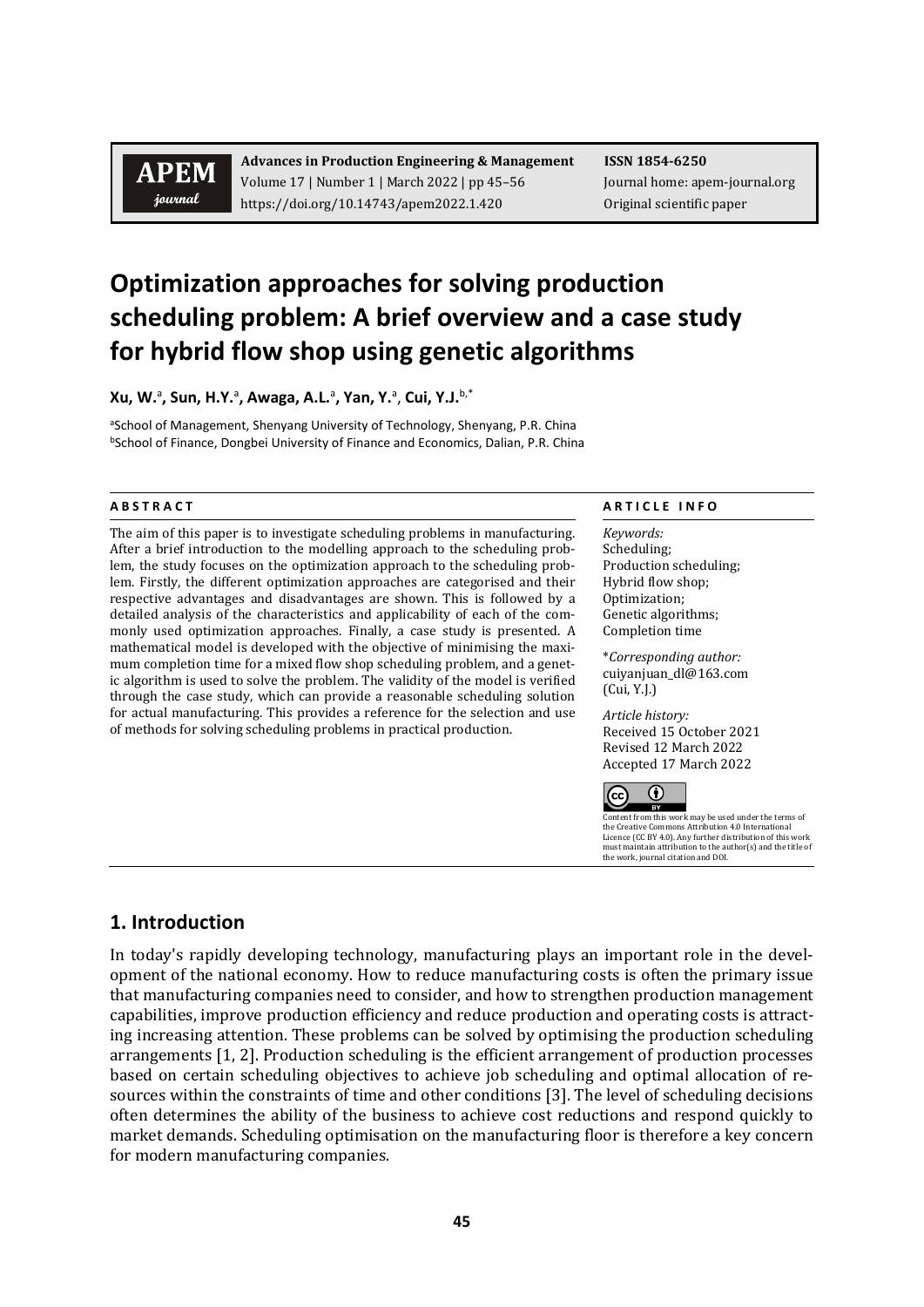Scholars have used different algorithms to model and optimise different job shop scheduling problems such as single-machine scheduling and multi-machine scheduling. This paper firstly reviews and summarises the optimization approaches used by scholars for scheduling problems in the past, and analyses the advantages and disadvantages of different approaches and the applicable environment, which can provide reference for subsequent scholars in the selection of optimization approaches for production scheduling problems. The hybrid shop scheduling problem is more complex than the general shop scheduling problem. This is because there are parallel machines for certain processes in the process and machine selection is required for the machining of the workpiece. Therefore, this paper chooses to conduct a case study for the hybrid flow shop scheduling problem. A mathematical model is developed and solved using a genetic algorithm, and the validity of the model is then verified.

#### **2. Literature review**

The problem of workshop scheduling has been studied by a very large number of national and international scholars. Song and Yang solved the scheduling problem with a real-time scheduling algorithm based on a branch-and-bound algorithm and an artificial neural network [4]. Yang proposed a multi-objective hybrid genetic algorithm that incorporates local search into evolutionary computation to solve the scheduling problem for flow shops [5]. Zhoudesigned a genetic algorithm-based production scheduling optimization model for multiple processes and machines [6]. Zheng and Pan proposed an improved discrete firefly optimization algorithm combined with a local search algorithm to solve the flexible job shop scheduling problem, and conducted simulations to verify the effectiveness of the algorithm [7]. Li *et al.* solved the dualobjective hybrid flow shop scheduling problem based on genetic algorithms, combining with small habitat techniques [8]. Wang *et al.* established a model for the single-machine scheduling problem considering equipment availability constraints with the optimization objective of minimizing the total delay time, and then solved it with a genetic algorithm, which can effectively cope with the impact of equipment availability on production scheduling [9].

There are always uncertainties in a system that cause project delays [10, 11]. Regarding the uncertainty condition constraint, Chen *et al.* established a fuzzy multi-objective scheduling model to effectively solve the replacement flow shop scheduling problem considering processing time and fuzzy lead time [12]. You *et al.* established a dynamic scheduling method based on game theory, considering machine failures in flexible job shop scheduling, and developed a multi-stage complete information static game model for the scheduling problem under failures [13].

In foreign research, Chen, Y.R. *et al.* developed two mixed integer programming models for the single-machine scheduling problem with flexible maintenance and non-recoverable operations [14]. Grznar *et al.* have developed a simulation model to simulate the logistics system, which can determine the state of the plant layout and effectively suggest solutions to problems in production and supply [15]. Wang *et al.* studied the disassembly of a product and applied an intelligent algorithm to solve the disassembly line balancing problem [16]. Liu *et al.* developed a mathematical model considering constraints such as variable machining times and intermittent machining with an objective of completion time and energy consumption, using a forging shop as a study [17]. Paternina-Arboleda *et al.* presented a heuristic algorithm based on bottleneck stage identification for the flow shop completion time minimization problem, rescheduling the sequence of workpieces on the bottleneck stage [18]. Yang and Wang proposed a novel hybrid method of adaptive neural networks and heuristics in solving the shop floor scheduling problem [19]. Torabi *et al.* presented a new mixed-integer nonlinear programming design for determining machine allocation, sorting, batching, and scheduling decisions, which was solved using an enumeration method [20]. Vincent *et al.* took constraints such as machine capacity and time lag into account and proposed a mixed integer linear programming and constrained programming model, which was solved using a meta-heuristic algorithm [21].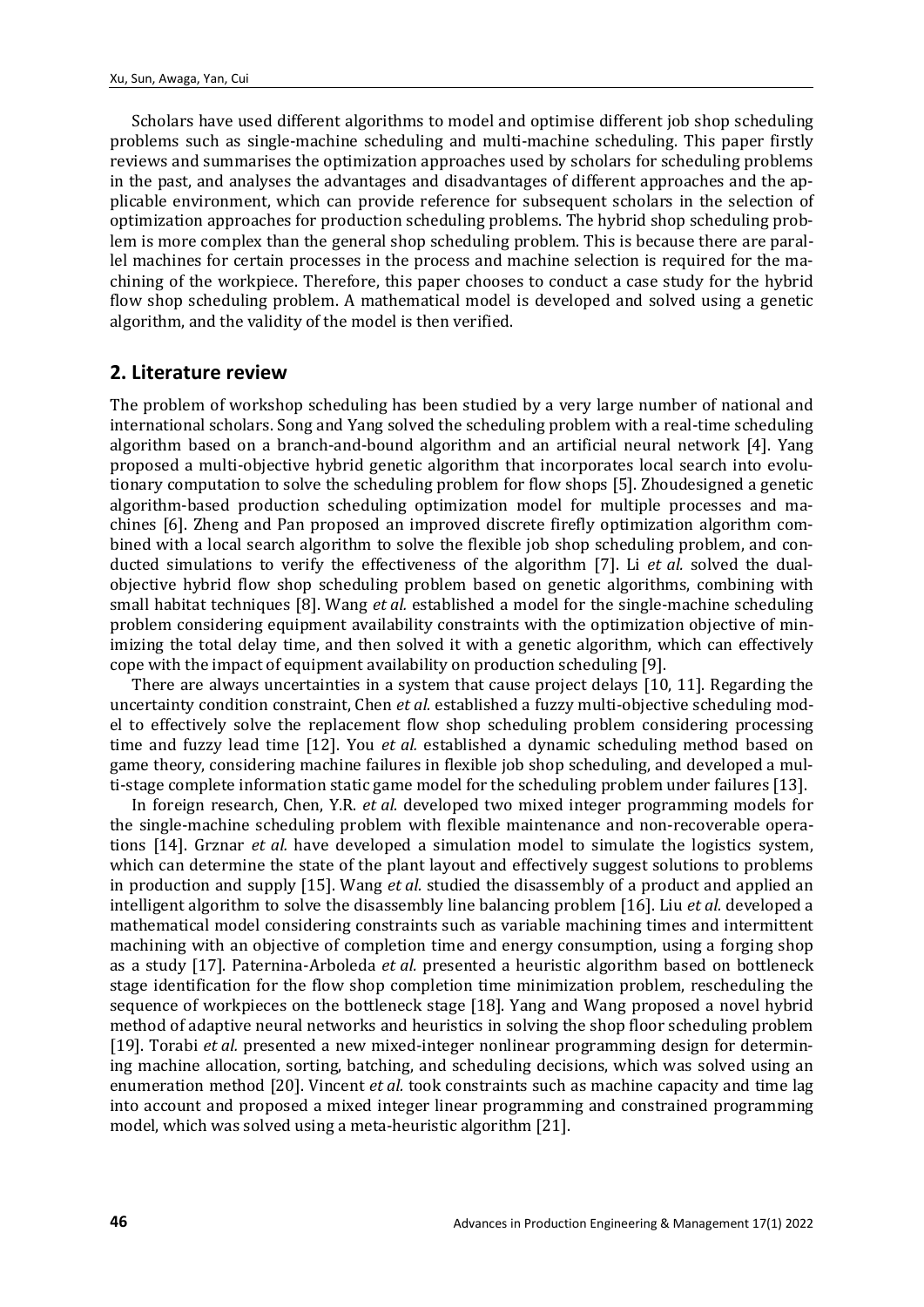# **3. A brief overview of methods for solving production scheduling problem**

The production scheduling problem can be described as the scheduling of materials, processing time and sequences of operations with the objective of optimising manufacturing time or costs, etc., subject to various conditions. In a shop floor production system, production scheduling problems can be classified into the following types depending on the processing method: single machine scheduling problems, parallel machine scheduling problems, flow shop scheduling problems, hybrid flow shop scheduling problems, job shop scheduling problems and open shop scheduling problems [22, 23]. There are several modelling methods for solving shop floor scheduling problems, comprising three main categories, mathematical programming method, graph and network method and simulation method [24]. The core of the mathematical planning method is that the relationships between variables in a system can be expressed by corresponding mathematical relationships, the diagram and network method mainly includes activity cycle diagrams, critical path method, etc. The simulation method is based on the establishment of a system model to express the system behaviour, which is transformed into a computer simulation program. Each of the three types of methods has its own advantages and disadvantages, and the one that is more frequently used is the mathematical planning method. Once a mathematical model has been built for the shop floor scheduling problem, the problem needs to be solved using the appropriate algorithms, which can be divided into two main categories: exact methods and approximate methods.

Precision methods can be used to solve scheduling optimisation or sub-optimisation problems, with the advantage that the global optimum solution is guaranteed and is suitable for solving problems that require high precision. The precise methods commonly used include mathematical programming method and branch and bound method. Mathematical planning methods can be divided into integer programming, mixed integer programming, Lagrangian relaxation method and decomposition method. However, the disadvantage is that it can only solve smallscale problems and is slow, and its use is limited for complex problems.



**Fig. 1** Methods for solving scheduling problems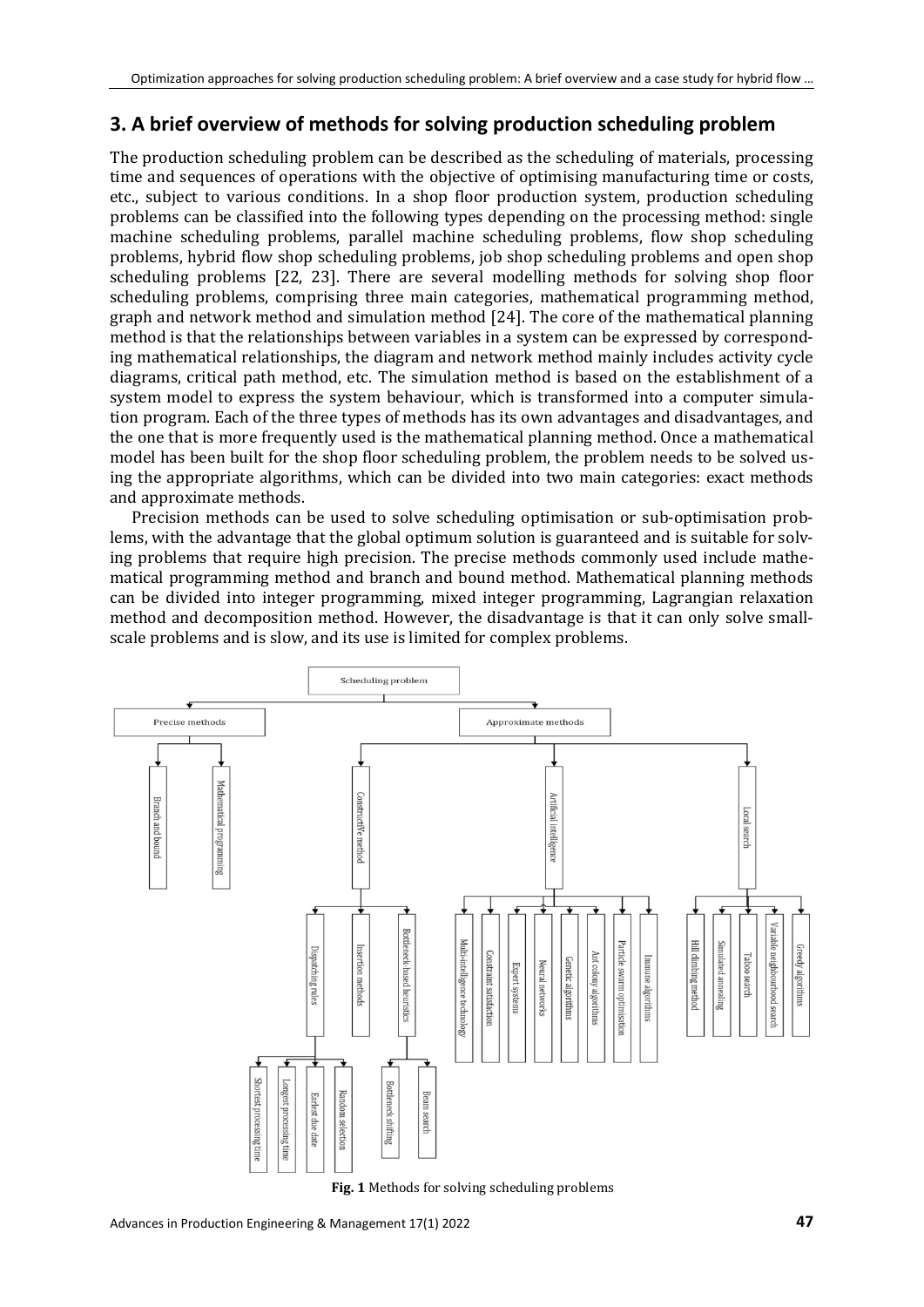The opposite is true of the approximation method, which gives a quick solution to the problem, but has the disadvantage that there is no guarantee of an optimal solution. It is suitable for large-scale problems and better meets the needs of real-world problems. Approximation methods can be further divided into three main categories: construction method, artificial intelligence method and local search algorithm. The construction methods mainly include dispatching rule method, interpolation method and bottleneck-based heuristic method, etc. Artificial intelligence algorithms mainly include constraint satisfaction, expert systems, neural networks, multiintelligent body techniques, and meta-heuristics (e.g., genetic algorithms, ant colony algorithms, etc.) Finally local search algorithms, mainly represented by simulated annealing method and taboo search, etc. The main structure and some common algorithm features are shown in Figs. 1 and 2.



**Fig. 2** Characteristics of scheduling problem solving methods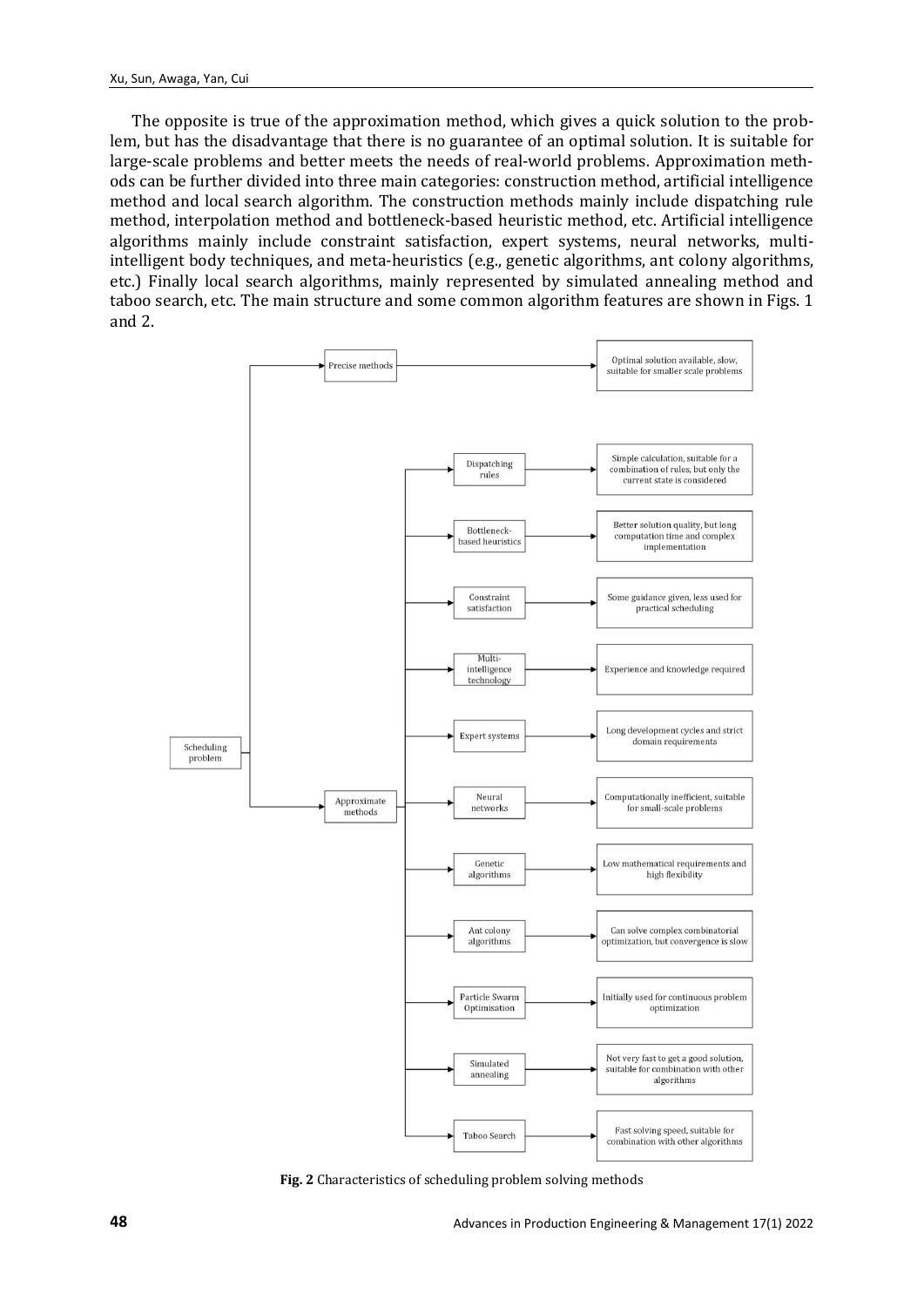When using exact methods to solve scheduling problems, the optimal solution to the problem can be obtained. However, traditional optimisation methods such as linear programming, dynamic programming and branch-and-bound methods are slow and more suitable for solving small-scale shop floor scheduling problems, while complex shop floor scheduling problems are difficult or impossible to solve quickly. For large-scale scheduling problems, approximate methods are often a better choice. Approximation methods differ from exact methods in that they do not seek the optimal solution to a scheduling optimisation problem, but rather aim to find a more satisfactory solution in a given amount of time.

Among the construction methods, the assignment rule method contains First Come First Served, Shortest Processing Time, Earliest Due Date and so on. They are based on information such as processing times, delivery deadlines, number of parts and workshop conditions, which determine which rules are used to optimise the scheduling solution. They are characterised by their simplicity of calculation and the possibility of obtaining a satisfactory solution, but only the current state is considered. In practice, it can be used in combination with a variety of rules or with other intelligent optimisation algorithms. In addition, the construction method also contains a bottleneck-based heuristic method, which in turn includes the bottleneck shifting method and the shot-beam search method. The advantage of this method is the better quality of the solution, the disadvantage is the long computation time and the complexity of the implementation.

The most popular and widely used algorithms are intelligent optimisation algorithms, which originate from the summary and simulation of certain unique natural phenomena and laws, and involve a wide range of disciplines, and have unique advantages for solving complex scheduling optimisation problems. These algorithms can be divided into artificial intelligence and local search algorithms according to their principles. Commonly used artificial intelligence methods are constraint satisfaction, multi-intelligence techniques, expert systems, neural networks, genetic algorithms, ant colony algorithms and particle swarm optimisation. Constraint satisfaction methods can give guidance on scheduling problems to a certain extent. Multi-intelligent body techniques methods require experience and knowledge. The expert system approach has a long development cycle and is strictly domain specific. Neural network methods are less computationally efficient and more suitable for small-scale problems. Genetic algorithms have low mathematical requirements and are highly flexible in their application. Ant colony algorithms can be used to solve complex combinatorial optimisation but are slow to converge. Particle swarm optimisation methods were originally used for continuous problem optimisation.

Finally, there are local search algorithms. The main local search algorithms commonly used are simulated annealing and taboo search. The simulated annealing method is not able to obtain a good solution very quickly and is suitable for use in combination with other algorithms. The taboo search method is faster and is also suitable for use in combination with other algorithms.

As mentioned above, different types of job shops have different modes of operation, so different models can be built to solve the production scheduling problem for different job shops using different algorithms. This paper selects the mixed flow shop scheduling problem as the research object, establishes the scheduling optimization mathematical model, and solves it by genetic algorithm.

# **4. Problem statement and research methodology**

#### **4.1 Production scheduling model for hybrid flow shop**

Hybrid flow shop scheduling, which is also called flexible flow shop scheduling, exists in a wide range of areas and is more complex than the normal flow shop [25]. Its machining structure is shown in Fig. 3. Workpieces are processed in several stages, each of which may have several optional machines, and the workpieces are processed in a fixed sequence. The hybrid flow shop scheduling problem is more closely related to actual manufacturing and is therefore the most used. In this paper, we aim to develop a mathematical model for production scheduling in a hybrid flow shop with the objective of minimising completion time.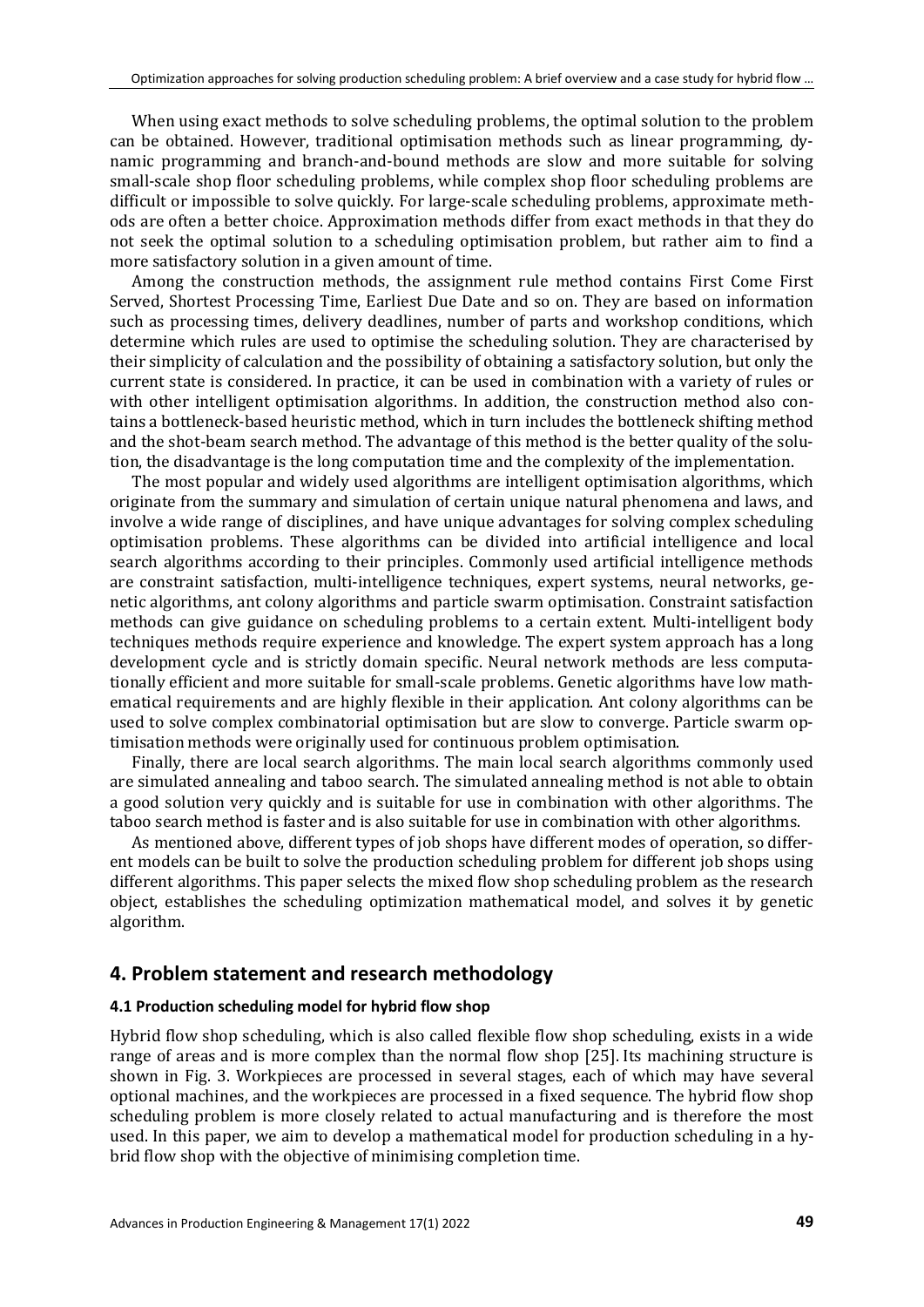

**Fig. 3** Processing diagram of the hybrid flow shop

The scheduling problem in a mixed flow shop can be characterised as follows: there are *n* parts to be machined {*N1, N2,..., Nn*} on *m* machines {*M1, M2,..., Mm*}, where at least one machine exists for each process and parallel machines exist for at least one process, and any of the parallel machines can be selected to process the process. The purpose of scheduling is to find the sequence of workpieces in the overall production plan and to select the most suitable equipment for each process so that the scheduling solution is optimal.

Model hypothesis:

- 1) Only a maximum of one workpiece can be machined on one machine at any one time.
- 2) A workpiece can only be processed by one machine at any one time.
- 3) Once the machine has started working on the workpiece, it cannot be interrupted and must complete the process.
- 4) Each workpiece is processed strictly in its own sequence.
- 5) Each workpiece is processed in each process in strict accordance with the optional equipment.
- 6) Equal machining priority between different workpieces.

Model building:

The objective function is as follows.

$$
min f = min\{max T_k\}, \qquad 1 \le k \le m \tag{1}
$$

The constraints are as follows.

$$
\sum_{p=1}^{n} x_{ip} = 1, \qquad p = 1, 2, ..., n
$$
 (2)

$$
\sum_{i=1}^{n} x_{ip} = 1, \qquad i = 1, 2, ..., n
$$
 (3)

$$
\sum_{j=1}^{m} M_j > m \tag{4}
$$

$$
\sum_{k=1}^{M_j} O_{ijk} = 1, j = 1, 2, ..., m, k = 1, 2, ..., M_j
$$
\n(5)

$$
T_{ij} - T_{i(j-1)} \ge t_{ijk} O_{ijk}, 2 \le j \le n
$$
 (6)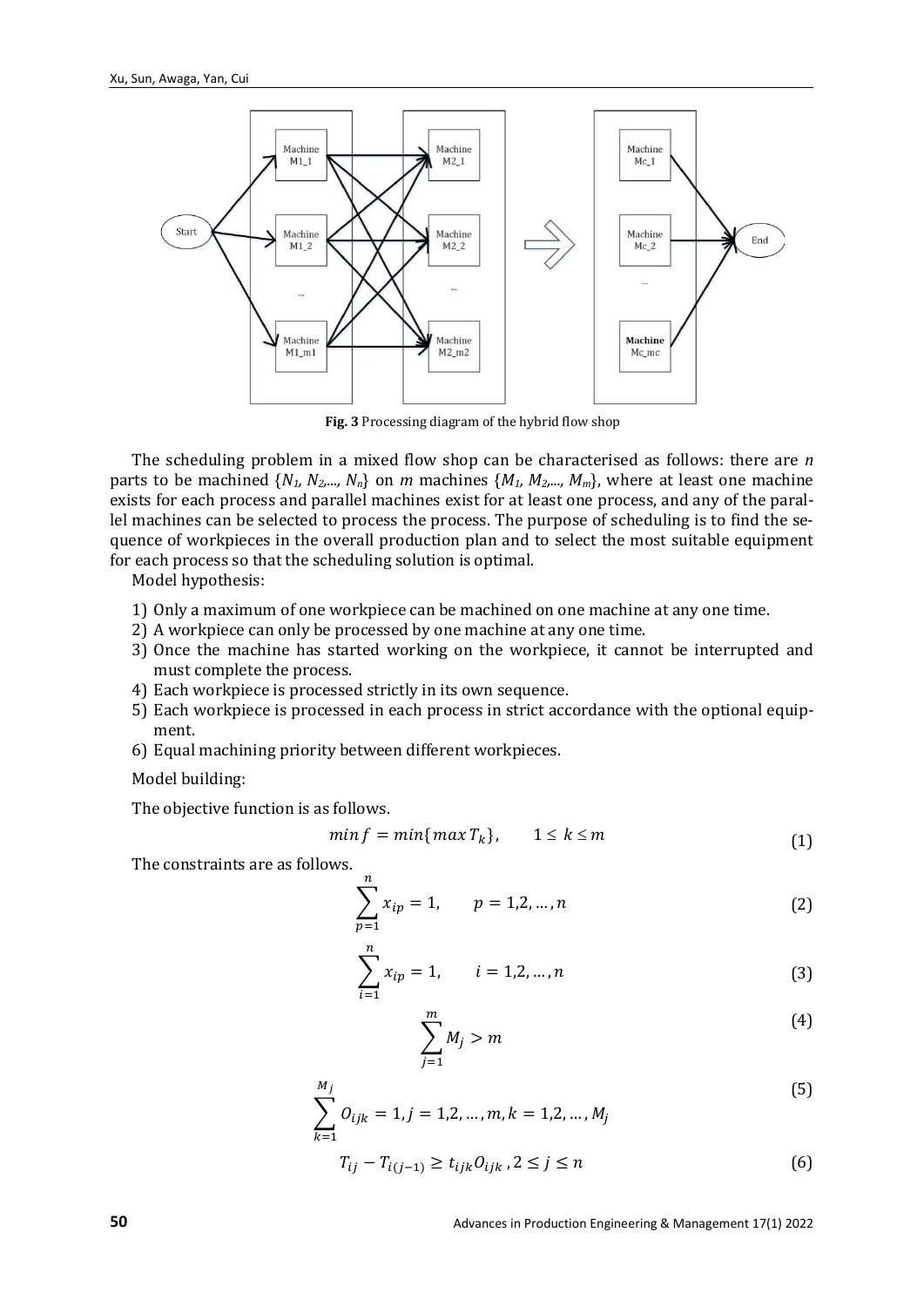Where  $T_k$  is the time of completion of the *k*-th machine.  $x_{ip}$  indicates that the *i*-th workpiece is assigned to be processed at the *p-*th location. *Mj* indicates the number of machines available for the *j-*th process. *Oijk* is a 0/1 variable that takes the value of 1 when the *j-*th process of workpiece *i* is processed on the *j-*th machine and 0 otherwise. *Tij* indicates the completion time of the *j-*th process of workpiece *i* and *tijk* indicates the time spent by workpiece *i* on the *k-*th machine for the *j-*th process.

Eq. 1 indicates the minimised maximum completion time, *k* = 1,2,..., *m*. Eqs. 2 and 3 show that a machine can only be used to machine one workpiece at a time and that a workpiece can only be machined by one machine at a time. Eq. 4 shows that there are concurrent machines for at least one process. Eq. 5 indicates that only one machine can process each process of the same workpiece. Eq. 6 means that the current process is completed before moving on to the next process and cannot be interrupted.

#### **4.2 Algorithm design**

This paper applies a genetic algorithm to optimize the hybrid flow shop scheduling problem with the target of minimising the maximum completion time.

#### *Step 1: Coding design*

Considering the specificity of the hybrid flow shop model, in order to be able to describe both the processing sequence of the workpiece and the assigned machine information, this paper adopts a two-layer coding approach, containing both the process sequence and the machine sequence. The first layer is based on the workpiece process coding, and the other chromosome coding layer numbers the processing machines for each process. Each two-layer code then corresponds to a scheduling scheme based on the known set of available machines and their corresponding processing schedules.

Let *M{a, b}* denote the set of machines that process the *b-*th process of workpiece *a*, and let *T{a, b}* denote the set of time spent on the different machines that process the *b-*th process of workpiece *a*. Now suppose that a job shop has four machines to process three workpieces, each of which has to go through three processes, and that the corresponding *M* and *T* are shown in Tables 1 and 2.

In the chromosome code shown, each gene in the process sequence represents a workpiece number, where the number of times it appears in the chromosome indicates the number of processes it represents. As shown in the Fig. 4.

The sequence of execution of each workpiece process and the arrangement of machines for the scheduling scheme corresponding to this chromosome is derived as shown in the Fig. 4. The Gantt chart of the processing corresponding to this chromosome code can be obtained as shown in Fig. 5. A chromosome can be obtained using the two-layer coding method as shown in Table 3.

|                  |                     |                     | <b>Table 1</b> Optional set of machines for machining workpieces |                                  |   |                     |  |   |
|------------------|---------------------|---------------------|------------------------------------------------------------------|----------------------------------|---|---------------------|--|---|
| Workpiece        |                     | Working procedure 1 |                                                                  | Working procedure 2              |   | Working procedure 3 |  |   |
| $N_1$            |                     | M4                  |                                                                  | $M_1$ , $M_3$                    |   | $M_3$               |  |   |
| N <sub>2</sub>   |                     | $M_2$ , $M_4$       |                                                                  | M <sub>1</sub>                   |   | $M_2$ , $M_3$       |  |   |
| $N_3$            | $M_4$               |                     | $M_1, M_4$                                                       |                                  |   | M <sub>2</sub>      |  |   |
|                  |                     |                     | <b>Table 2</b> Time set for machining of workpieces              |                                  |   |                     |  |   |
| Workpiece        | Working procedure 1 |                     | Working procedure 2                                              |                                  |   | Working procedure 3 |  |   |
| N <sub>1</sub>   |                     |                     | $[3,4]$                                                          |                                  |   |                     |  |   |
| N <sub>2</sub>   | [5,3]               |                     |                                                                  |                                  |   | $[3,2]$             |  |   |
| $N_3$            | 4                   |                     | [5,1]                                                            |                                  |   |                     |  |   |
|                  |                     |                     |                                                                  | <b>Table 3</b> Chromosome coding |   |                     |  |   |
| Process sequence |                     | 2                   | 2                                                                |                                  | ∍ |                     |  | າ |
| Machine sequence |                     |                     |                                                                  |                                  |   |                     |  |   |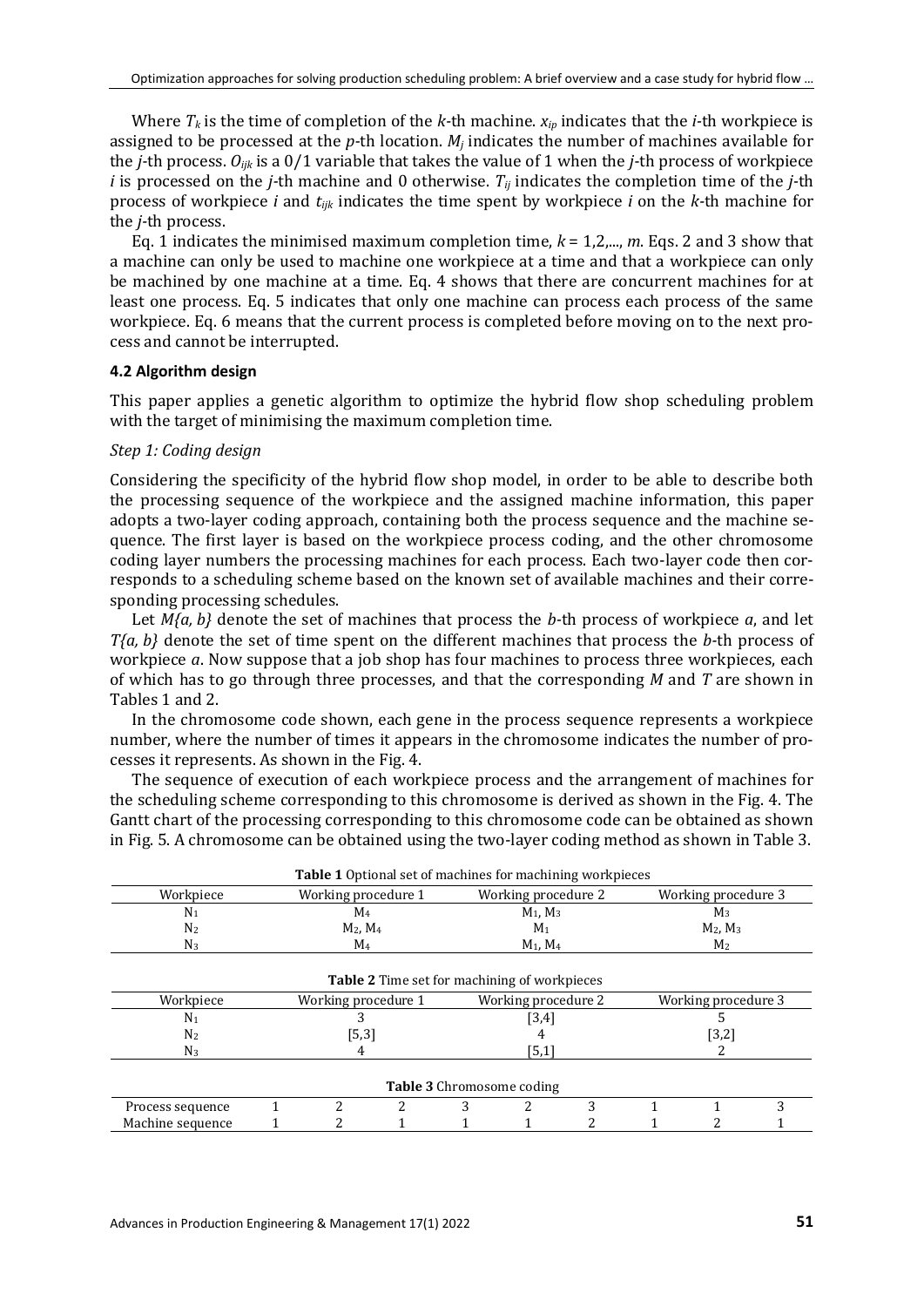

**Fig. 4** Schematic representation of the double-layered chromosome code



**Fig. 5** Processing Gantt chart corresponding to chromosome codes

#### *Step 2: Select design*

In genetic algorithms, the higher the fitness level, the higher the probability of being selected. This algorithm design is based on ranked fitness selection. The probability of selection of individuals is determined by ranking individuals in order of fitness. Firstly, the individuals in the population are ranked linearly according to their fitness, and then the values of fitness in the population are selected proportionally using a 'roulette wheel' approach.

#### *Step 3: Crossover and variation*

Crossover is the process of replacing and recombining parts of the structure of two parents to create a new individual, and the search power of genetic algorithms can be greatly improved by crossover. The crossover operation starts by selecting two chromosomes at random from the population, crossing the chromosomes at random locations, and then adjusting the crossed chromosomes to match the number of expressions.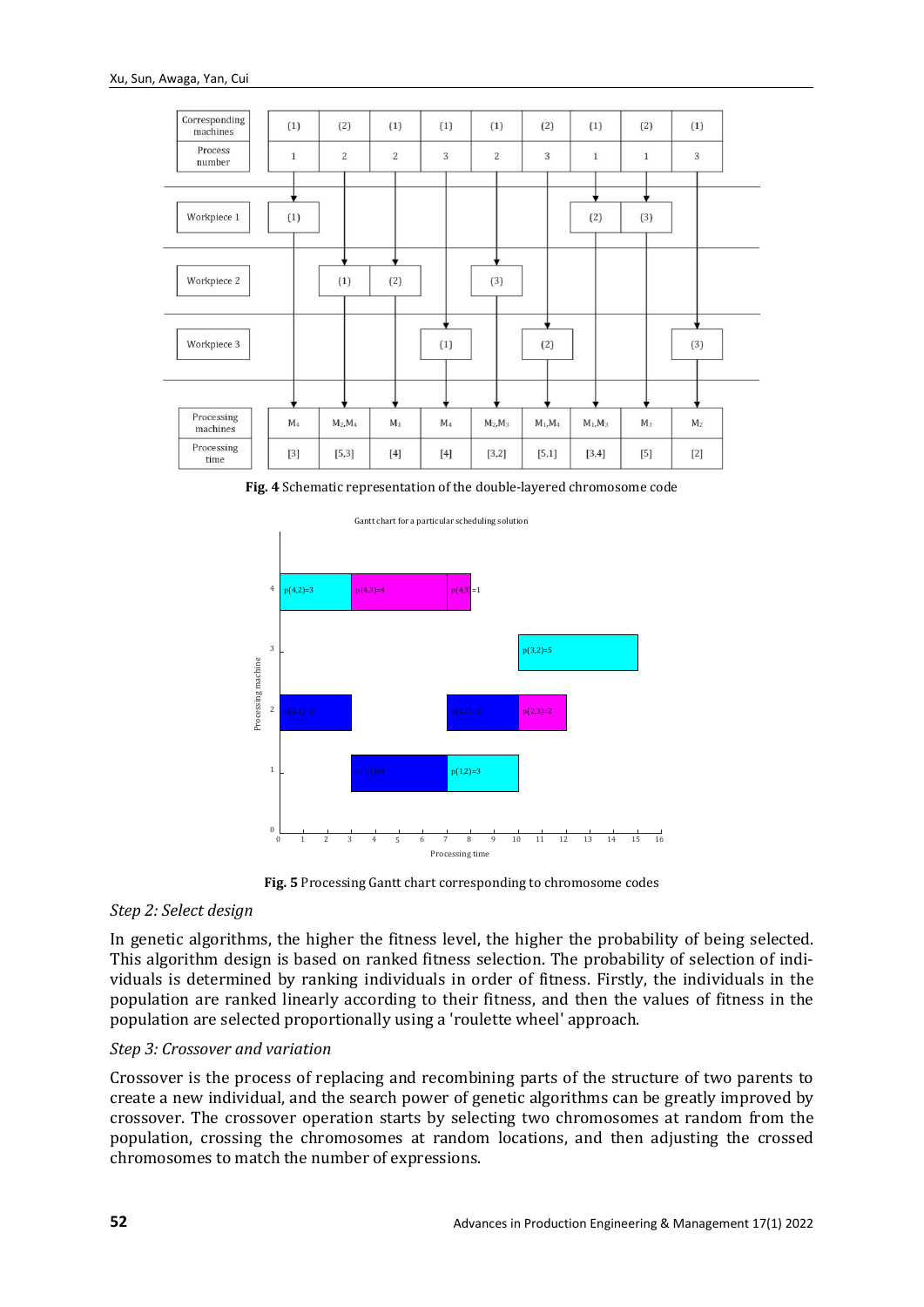Variation is used to give the genetic algorithm the ability to search locally at random and to maintain the diversity of the population [26]. The basic element of the mutation operator is to make changes to gene values. First individuals determine whether or not to mutate based on a pre-determined mutation probability, and then mutations are made to randomly selected mutation sites for those individuals making mutations.

# **5. Simulation analysis: Results and discussion**

Workpiece Workpiece 1 Workpiece

#### **5.1 Results**

The production scheduling problem is a key issue in manufacturing and a proper scheduling solution can effectively improve the operational efficiency of a manufacturing company. In this case study, the objective is to minimise the completion time and to optimise the scheduling problem in a hybrid shop. There are six workpieces that need to be processed in six stages, and ten machines are responsible for processing them. Some of the workpieces have parallel machines for some of the processes and can be selected to be processed on different machines, with the specific information on the machines available in the Table 4.

The different machine options correspond to different processing time, as shown in the Table 5.

| <b>rapic</b> + Optional machine set for workpieces |            |                        |            |            |            |            |
|----------------------------------------------------|------------|------------------------|------------|------------|------------|------------|
|                                                    | Workpiece1 | Workpiece <sub>2</sub> | Workpiece3 | Workpiece4 | Workpiece5 | Workpiece6 |
| Working procedure 1                                |            |                        |            | [2,8]      | [3,6]      |            |
| Working procedure 2                                |            | [2,8]                  |            |            |            | [1,10]     |
| Working procedure 3                                |            | [7,8]                  |            | [2,1]      | 10         |            |
| Working procedure 4                                |            | ∠                      | [4,6]      | 10         | [2,5]      | [3,7]      |
| Working procedure 5                                | $[4,3]$    |                        | [8,10]     |            |            | [3,9]      |
| Working procedure 6                                | [2,6]      |                        | [7,8]      |            |            | [3,8]      |
|                                                    |            |                        |            |            |            |            |

**Table 5** Time setting for workpiece processing

Workpiece  $rac{3}{7}$ 

Workpiece  $\frac{4}{[4,2]}$ 

Workpiece 5 Workpiece

 $\frac{6}{8}$ 

 $\frac{2}{12}$ 

| Table 4 Optional machine set for workpieces |  |  |
|---------------------------------------------|--|--|
|---------------------------------------------|--|--|

Working procedure 2 5 [3,4] 5 4 3 [4,4]<br>Working procedure 3 7 [6,5] 4 [4,2] 7 6 Working procedure 3 7 [6,5] 4 [4,2] 7 6<br>Working procedure 4 5 3 [3,3] 7 [7,6] [4,7] Working procedure 4 5 5 3 [3,3] 7 [7,6] [4,7]<br>Working procedure 5 [6,6] 7 [5,2] 7 3 [8,5] Working procedure 5  $[6,6]$  7  $[5,2]$  7 3  $[8,5]$ <br>Working procedure 6  $[3,1]$  5  $[7,4]$  5 8  $[6,9]$ Working procedure 6 This paper uses Matlab software to program and solve the above production scheduling optimisation problem using a genetic algorithm, setting the initial population size to 40 and the

Working procedure 1 11 12 7 [4,2] [2,5] 8<br>Working procedure 2 5 [3,4] 5 4 3 [4,4]

maximum number of iterations to 50. The Gantt chart of the optimal scheduling solution obtained after solving using Matlab software is shown in the Fig. 6.



**Fig. 6** Gantt chart of the optimal scheduling solution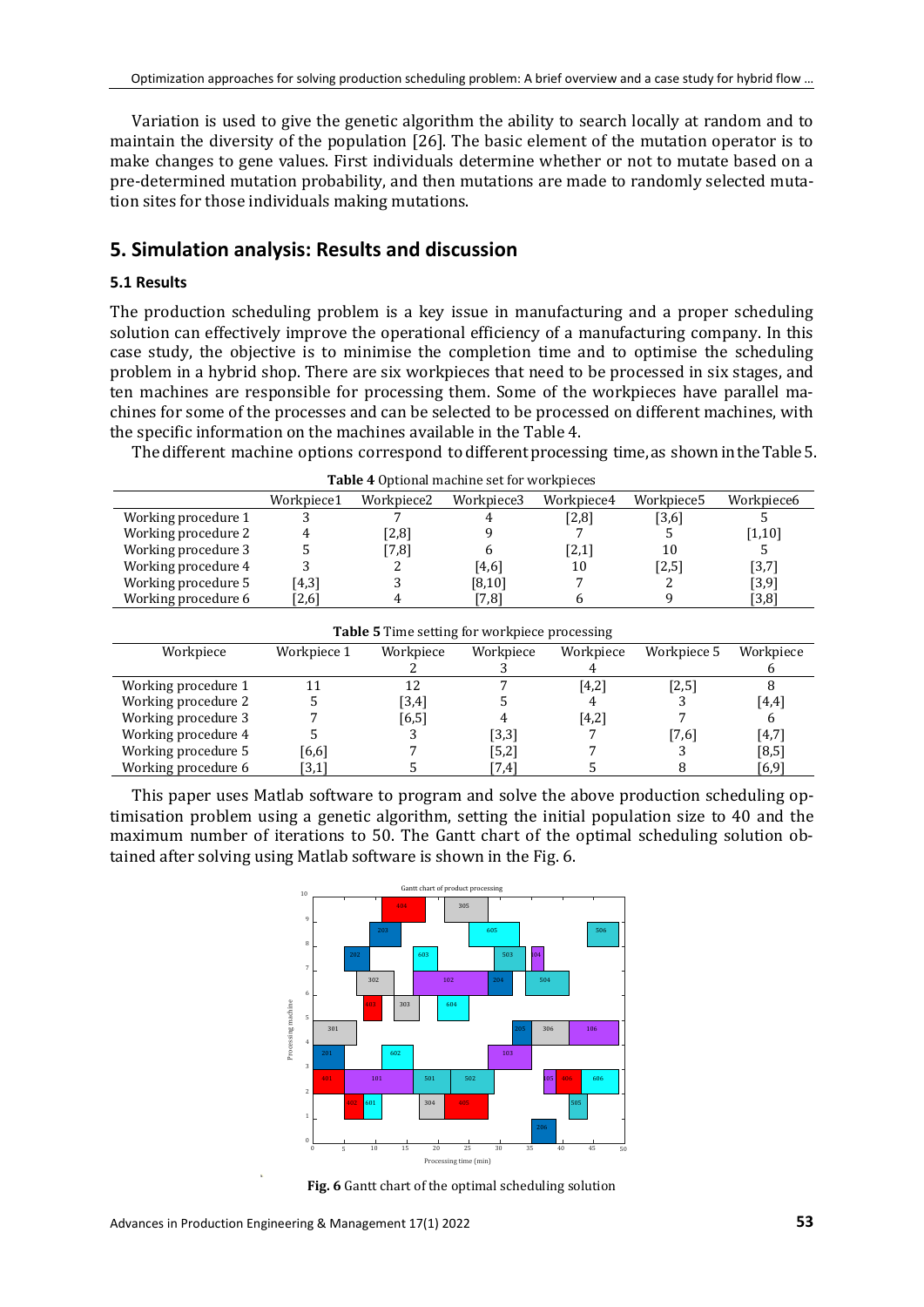As shown in Fig. 6, the x-axis shows the processing time of the workpiece and the y-axis shows the machine number corresponding to the workpiece processing. Based on the above Gantt chart, it is clear that in this case of a hybrid flow shop, the selection of machines for the different processes of the different workpieces and the time taken to process them can be seen. Where the number in the rectangle indicates the *j*-th process of the *i*-th workpiece, it can be seen that the final time taken to complete all processes is 49 minutes. In solving the above problem using Matlab, the resulting evolutionary iteration diagram is shown in the Fig. 7.



**Fig. 7** Evolutionary iteration diagram of the optimal solution

The above images show the variation of the solution and the variation of the population mean in solving the production scheduling optimisation problem for a hybrid shop floor. The results show that the algorithm used in this paper can effectively find the optimal scheduling solution for the hybrid shop floor problem in a short time.

#### **5.2 Discussion**

The simulation results show that the genetic algorithm used in this paper can effectively solve the scheduling problem for a hybrid flow shop. Fig. 6 clearly shows the machine and sequence arrangement and the corresponding processing time for scheduling each workpiece process, while Fig. 7 shows the evolutionary iterative process of the optimal solution.

Each algorithm for solving production scheduling problems often has its own advantages and disadvantages, such as global search, local search, speed of solution, accuracy of solution, scale of application, etc. It is usually necessary to choose the right algorithm according to the needs of the problem.

The genetic algorithm used in this paper first encodes the variables to be decided upon, and then operates on their encoding. The sequence is manipulated directly, simulating the process of chromosome evolution. It is based on probabilistic rules that make the search more flexible, as well as its population search feature, which starts from the population and avoids some points that do not need to be searched, allowing for better global search, but at the same time has disadvantages in terms of local search. It can be used in combination with other algorithms when necessary to solve practical problems. And more research could be done in the future on retaining good individuals while maintaining population diversity.

### **6. Conclusion**

Based on the understanding and analysis of different types of job shop production scheduling problems, this paper provides an overview of modelling and solution methods for the optimisation of scheduling problems. The advantages, disadvantages and applicability characteristics of the different methods are analysed, and situations in which the different optimisation methods are applicable are derived. Where necessary, a reasonable combination of different solution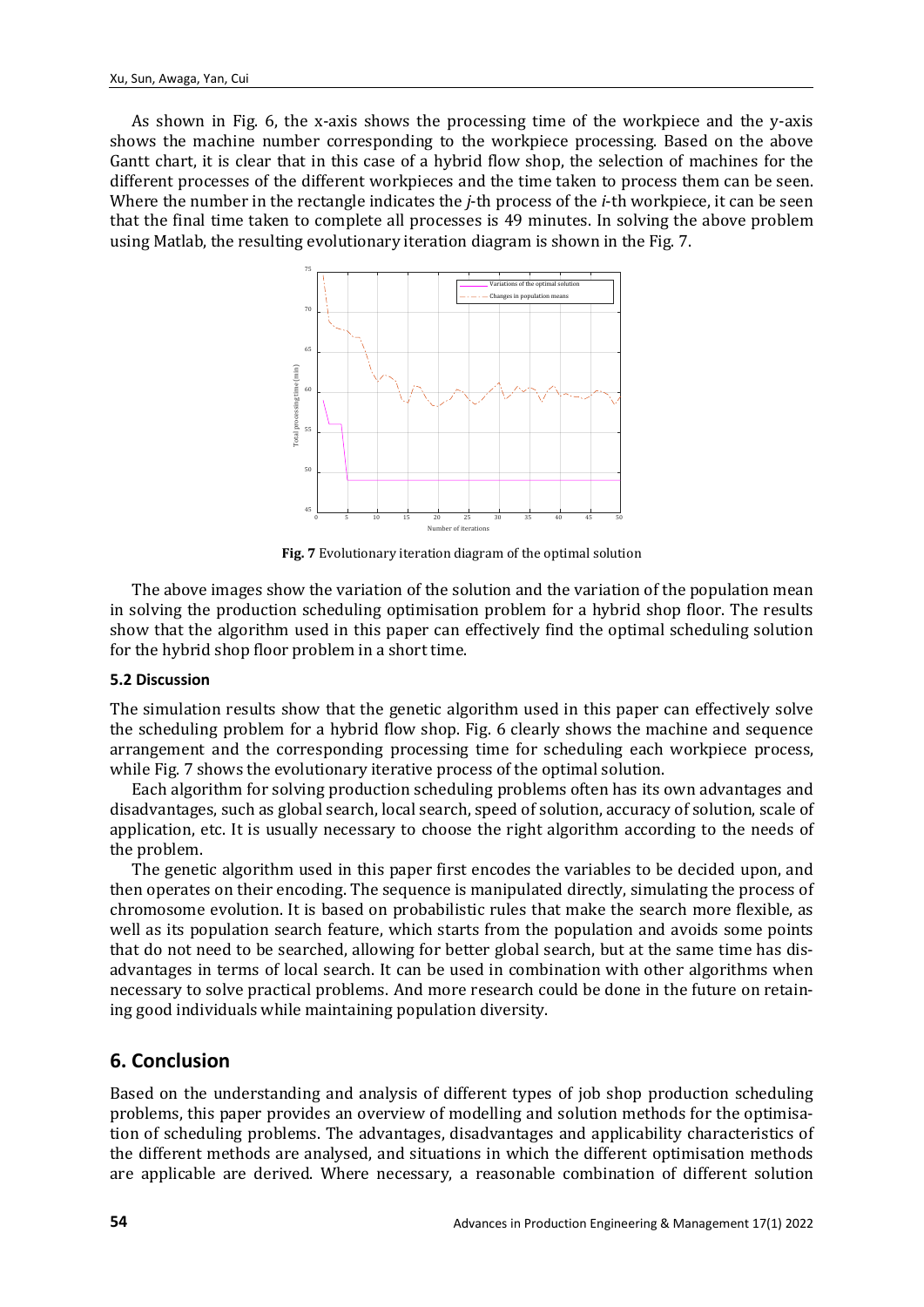methods can be used to cope with complex scheduling problems. This can provide a reference for the choice of modelling and solution methods in the study of scheduling problems. Later, a case study is conducted on the hybrid flow shop scheduling problem. A production scheduling optimisation model with the objective of minimising the maximum completion time is constructed, and a genetic algorithm based on two-layer coding is applied to solve the problem, proving the validity of the model and the algorithm.

# **Acknowledgement**

This work was financially supported by the Liaoning Planning Office of Philosophy and Social Science Project L19BXW006.

## **References**

- [1] Tian, W., Zhang, H.P. (2021). A dynamic job-shop scheduling model based on deep learning, *Advances in Production Engineering & Management,* Vol. 16, No. 1, 23-36[, doi: 10.14743/apem2021.1.382.](https://doi.org/10.14743/apem2021.1.382)
- [2] Chen, D., Zhao, X.R. (2021). Production management of hybrid flow shop based on genetic algorithm, *International Journal of Simulation Modelling,* Vol. 20, No. 3, 571-582[, doi: 10.2507/IJSIMM20-3-CO12.](https://doi.org/10.2507/IJSIMM20-3-CO12)
- [3] Guo, Q., Zhang, M.L., Sun, L.X., Liu, X. (2020). Genetic algorithm-based optimization of flexible workshop scheduling, *Science, Technology and Engineering,* Vol. 20, No. 29, 11931-11936.
- [4] Song, Y., Yang, G.K. (2008). Real-time scheduling strategy based on branch delimitation and neural networks, *Computer Simulation,* Vol. 25, No. 12, 321-324.
- [5] Yang, K.B. (2008). Multi-objective hybrid genetic algorithm for solving flow shop scheduling problems*, Computer and Information Technology,* No. 2, 28-30[, doi: 10.19414/j.cnki.1005-1228.2008.02.009.](https://doi.org/10.19414/j.cnki.1005-1228.2008.02.009)
- [6] Zhou, F.L. (2019). Genetic algorithm based multi-process multi-machine scheduling optimization research, *Software*, Vol. 40, No. 6, 123-126.
- [7] Zheng, J., Pan, D.Z. (2021). Improved discrete firefly optimization algorithm for solving flexible job shop scheduling problems, *Computers and Modernisation,* No. 8, 11-15.
- [8] Li, W.T., Tao, Z., Chen, X.F. (2019). Research on dual-objective flow-shop scheduling problem based on genetic algorithm, *Journal of Shenyang University of Technology,* Vol. 38, No. 4, 52-57.
- [9] Wang, J.F., Chen, L., Yang, W.H. (2021). Single machine scheduling problem considering equipment availability constraints, *Journal of Shanghai Jiaotong University,* Vol. 55, No. 1, 103-110[, doi: 10.16183/j.cnki.jsjtu.2019.173.](https://doi.org/10.16183/j.cnki.jsjtu.2019.173)
- [10] Emon, M.B. (2018). Study on construction delay and the factors of delay in construction project, *Journal of Logistics, Informatics and Service Science,* Vol. 5, No. 2, 42-54.
- [11] Ahmed, S., Hoque, I. (2018). Investigation of the causes of accident in construction projects, *Journal of System and Management Sciences,* Vol. 8, No. 3, 67-89.
- [12] Chen, K.J., Duan, R.M., Liu, B.Y., Zhou, X.M. (2021). A multi-objective model for fuzzy replacement flow shop scheduling, *Operations and Management,* Vol. 30, No. 8, 28-36.
- [13] You, Y.C., Wang, Y., Ji, Z.C. (2021). A study on dynamic scheduling of flexible job shops based on game theory, *Journal of Systems Simulation,* Vol. 33, No. 11, 2579-2588.
- [14] Chen, Y., Huang, C., Chou, F.-D., Huang, S. (2020). Single-machine scheduling problem with flexible maintenance and non-resumable jobs to minimise makespan, *IET Collaborative Intelligent Manufacturing,* Vol. 2, No. 4, 174- 181[, doi: 10.1049/iet-cim.2020.0014.](https://doi.org/10.1049/iet-cim.2020.0014)
- [15] Grznar, P., Gregor, M., Gaso, M., Gabajova, G., Schickerle, M., Burganova, N. (2021). Dynamic simulation tool for planning and optimisation of supply process, *International Journal of Simulation Modelling,* Vol. 20, No. 3, 441- 452[, doi: 10.2507/IJSIMM20-3-552.](https://doi.org/10.2507/IJSIMM20-3-552)
- [16] Wang, Y.J., Wang, N.D., Cheng, S.M., Zhang, X.C., Liu, H.Y., Shi, J.L., Ma, Q.Y., Zhou, M.J. (2021). Optimization of disassembly line balancing using an improved multi-objective Genetic Algorithm, *Advances in Production Engineering & Management,* Vol. 16, No. 2, 240-252[, doi: 10.14743/apem2021.2.397.](https://doi.org/10.14743/apem2021.2.397)
- [17] Liu, Z., Yan, J., Cheng, Q., Yang, C., Sun, S., Xue, D. (2020). The mixed production mode considering continuous and intermittent processing for an energy-efficient hybrid flow shop scheduling, *Journal of Cleaner Production,* Vol. 246, Article No. 119071[, doi: 10.1016/j.jclepro.2019.119071.](https://doi.org/10.1016/j.jclepro.2019.119071)
- [18] Paternina-Arboleda, C.D., Montoya-Torres, J.R., Acero-Dominguez, M.J., Herrera-Hernandez, M.C. (2008). Scheduling jobs on a *k*-stage flexible flow-shop, *Annals of Operations Research,* Vol. 164, 29-40, [doi: 10.1007/s10479-](https://doi.org/10.1007/s10479-007-0257-2) [007-0257-2.](https://doi.org/10.1007/s10479-007-0257-2)
- [19] Yang, S., Wang, D. (2001). A new adaptive neural network and heuristics hybrid approach for job-shop scheduling, *Computers & Operations Research,* Vol. 28, No. 10, 955-971[, doi: 10.1016/S0305-0548\(00\)00018-6.](https://doi.org/10.1016/S0305-0548(00)00018-6)
- [20] Torabi, S.A., Karimi, B., Fatemi Ghomi, S.M.T. (2005). The common cycle economic lot scheduling in flexible job shops: The finite horizon case, *International Journal of Production Economics,* Vol. 97, No. 1, 52-65[, doi: 10.1016/](https://doi.org/10.1016/j.ijpe.2004.05.005) [j.ijpe.2004.05.005.](https://doi.org/10.1016/j.ijpe.2004.05.005)